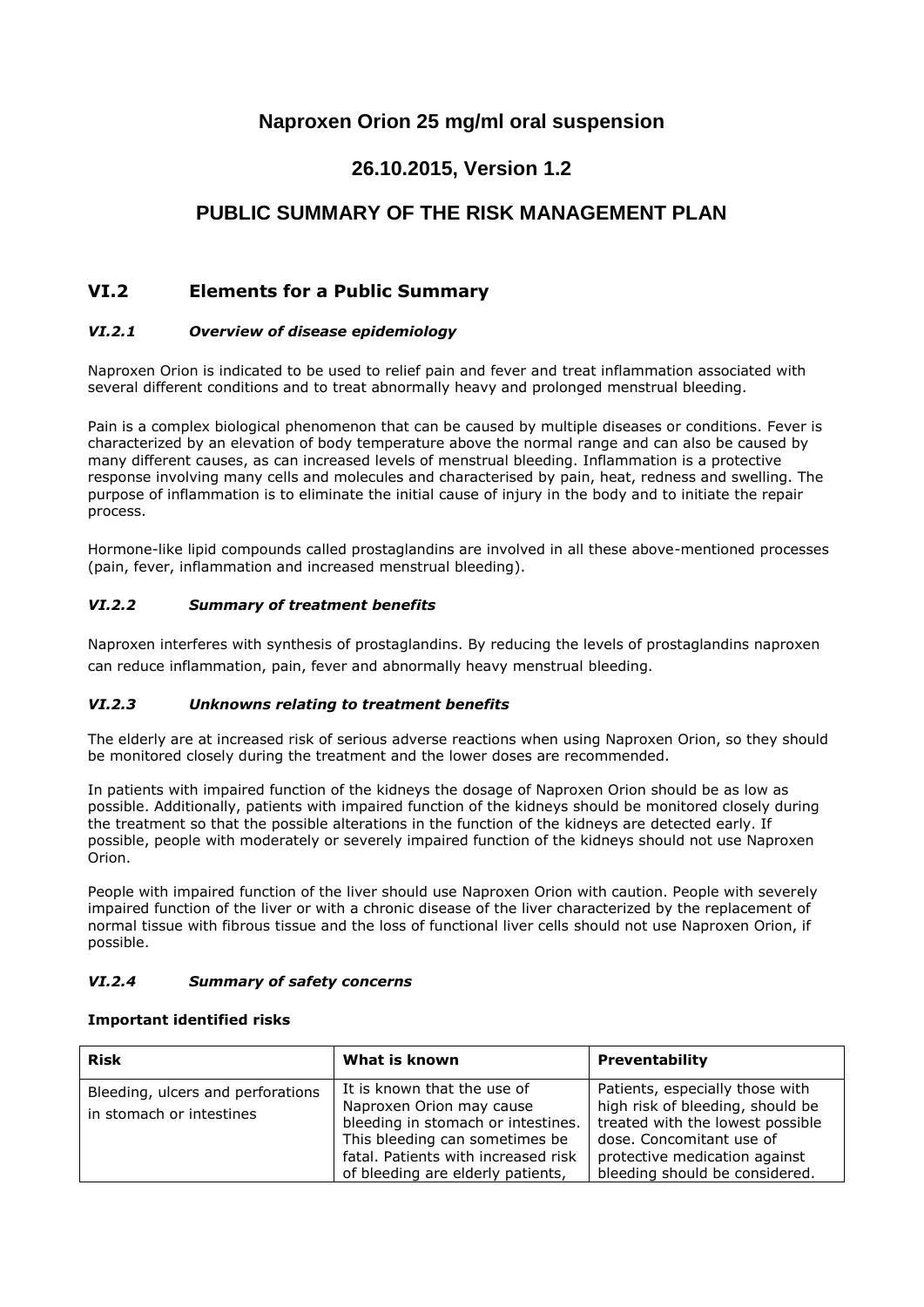| <b>Risk</b>                                                                      | What is known                                                                                                                                                                                                                                                                                                                                                                                                                                                                                                                                                                                                           | Preventability                                                                                                                                                                                                                                                                                                                                                                                                                                                                                                                                                                                                                                                                                                                                       |
|----------------------------------------------------------------------------------|-------------------------------------------------------------------------------------------------------------------------------------------------------------------------------------------------------------------------------------------------------------------------------------------------------------------------------------------------------------------------------------------------------------------------------------------------------------------------------------------------------------------------------------------------------------------------------------------------------------------------|------------------------------------------------------------------------------------------------------------------------------------------------------------------------------------------------------------------------------------------------------------------------------------------------------------------------------------------------------------------------------------------------------------------------------------------------------------------------------------------------------------------------------------------------------------------------------------------------------------------------------------------------------------------------------------------------------------------------------------------------------|
|                                                                                  | patients with a history of ulcer<br>and patients who are using<br>Naproxen Orion with high doses<br>and for a long time.                                                                                                                                                                                                                                                                                                                                                                                                                                                                                                | Patients with high risk of<br>bleeding should be monitored<br>closely, particularly in the initial<br>stages of treatment, so that<br>bleeding is detected as early as<br>possible. Additionally, treatment<br>with Naproxen Orion should be<br>stopped if bleeding in stomach or<br>intestines occurs during the<br>treatment.                                                                                                                                                                                                                                                                                                                                                                                                                      |
| Bleeding/ prevention of blood<br>clots                                           | Elderly patients, patients with a<br>history of ulcer and patients who<br>are using Naproxen Orion with<br>high doses and for a long time<br>have increased risk of bleeding.<br>Naproxen Orion reduces<br>activation and clustering together<br>of thrombocytes (structures that<br>help prevent bleeding) but this<br>effect is transient and lasts less<br>than 48 hours after a single<br>dose.                                                                                                                                                                                                                     | Patients, especially those with<br>high risk of bleeding, should be<br>treated with the lowest possible<br>dose. Concomitant use of<br>protective medication against<br>bleeding should be considered.<br>Patients with high risk of<br>bleeding should be monitored<br>closely, particularly in the initial<br>stages of treatment, so that<br>bleeding is detected as early as<br>possible. Caution should be<br>advised in patients receiving<br>concomitant medications which<br>could increase the risk of<br>ulceration or bleeding, such as<br>acetylsalicylic acid and in<br>patients with rare disorders like<br>haemophilia (disorder in which<br>blood doesn't clot normally<br>because it lacks sufficient blood-<br>clotting proteins). |
| Events in heart and blood<br>circulation in the extremities or<br>brain          | The use of naproxen, particularly<br>at a high dose and in long term<br>treatment can be associated with<br>a small increased risk of heart<br>attack or loss of brain function<br>due to a disturbance in the blood<br>supply to the brain. In patients<br>with a history of increased blood<br>pressure, impaired function of<br>the heart or other heart related<br>diseases there is a risk for<br>adverse effects of the heart<br>and/or blood vessels with the use<br>of Naproxen Orion. Other risk<br>factors include abnormally<br>elevated levels of lipids in the<br>blood, diabetes mellitus and<br>smoking. | Patients with risk factors for<br>adverse effects in heart and/or<br>blood vessels should only be<br>treated with Naproxen Orion<br>after careful consideration.<br>Similar consideration should be<br>made before initiating longer-<br>term treatment of patients with<br>predisposing risk factors. These<br>patients should be appropriately<br>monitored and advised.                                                                                                                                                                                                                                                                                                                                                                           |
| Adverse effects upon<br>combination with other anti-<br>inflammatory medications | The risk of serious adverse<br>effects of Naproxen Orion<br>increases at high doses in long-<br>term use and is multiplied if<br>other anti-inflammatory<br>analgesics are used<br>concomitantly. The use of<br>painkillers may in some rare<br>cases result in a gastrointestinal<br>bleeding, the possible symptoms<br>of which are bloody or black                                                                                                                                                                                                                                                                   | The concomitant use of Naproxen<br>Orion with other anti-<br>inflammatory medications should<br>be avoided.                                                                                                                                                                                                                                                                                                                                                                                                                                                                                                                                                                                                                                          |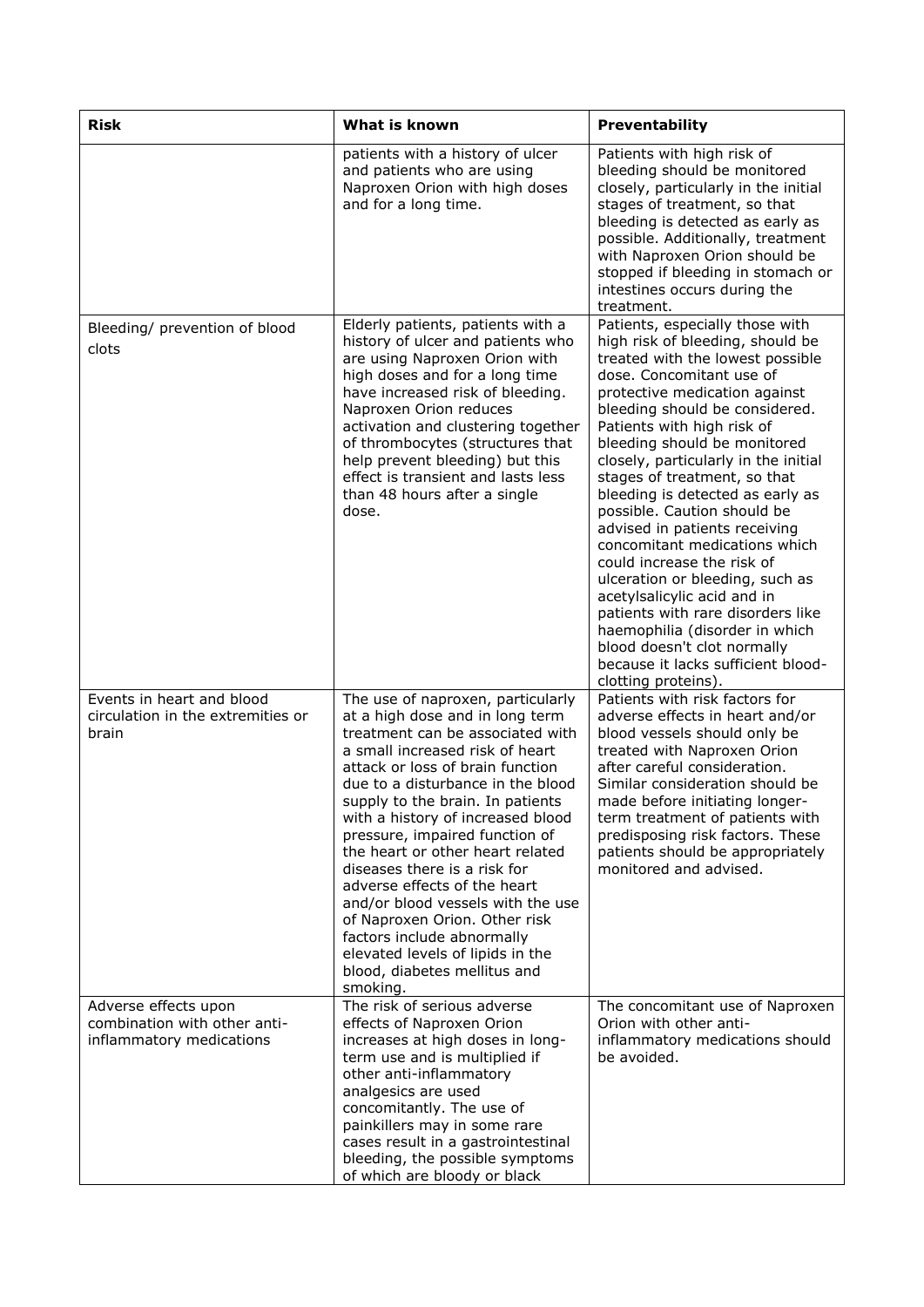| <b>Risk</b>                                                                                                  | What is known                                                                                                                                                                                                                                                                                                                                                                                                                                                 | Preventability                                                                                                                                                                                                                                                                                                                                                                                                                                                                                                                                                                                    |
|--------------------------------------------------------------------------------------------------------------|---------------------------------------------------------------------------------------------------------------------------------------------------------------------------------------------------------------------------------------------------------------------------------------------------------------------------------------------------------------------------------------------------------------------------------------------------------------|---------------------------------------------------------------------------------------------------------------------------------------------------------------------------------------------------------------------------------------------------------------------------------------------------------------------------------------------------------------------------------------------------------------------------------------------------------------------------------------------------------------------------------------------------------------------------------------------------|
|                                                                                                              | stools and anaemia.                                                                                                                                                                                                                                                                                                                                                                                                                                           |                                                                                                                                                                                                                                                                                                                                                                                                                                                                                                                                                                                                   |
| Fluid retention, fluid retention in<br>feet and ankles (peripheral<br>edema), and increased blod<br>pressure | The use of naproxen may cause<br>fluid retention and oedema.<br>Elderly and patients with a<br>history of increased blood<br>pressure, impaired function of<br>the heart or other heart related<br>diseases and impaired function of<br>the kidneys there is a risk for<br>adverse effects of the heart<br>and/or blood vessels and kidneys<br>with the use of Naproxen Orion.                                                                                | Patients with increased blood<br>pressure and/or impaired<br>function of the heart and/or other<br>heart related diseases require<br>appropriate monitoring and<br>advice associated with naproxen<br>treatment. Naproxen Orion<br>should be started after careful<br>consideration. Elderly and<br>patients with impaired function of<br>the kidneys should be monitored<br>during naproxen treatment.<br>Naproxen should be avoided, if<br>possible, in patients with<br>impaired function of the kidneys.                                                                                      |
| Hypersensitivity and allergic<br>reactions                                                                   | Patients who are allergic to<br>naproxen or any of the excipients<br>in Naproxen Orion may<br>experience hypersensitivity<br>reactions, intense systemic<br>allergic reaction (anaphylaxis),<br>sudden swelling of the neck, lips,<br>tongue and possibly arms and<br>legs (angioedema).                                                                                                                                                                      | Patients who know that they are<br>allergic to naproxen should<br>inform their physicians about the<br>hypersensitivity. Patients should<br>be advised to inform their<br>physicians immediately about<br>any appearance of skin rash,<br>especially in the beginning of the<br>treatment.                                                                                                                                                                                                                                                                                                        |
| Effects on the kidneys                                                                                       | In patients with impaired<br>function of the kidneys the levels<br>of compounds derived from<br>naproxen after the body has<br>processed it in blood may<br>increase and cause adverse<br>effects.<br>Treatment with Naproxen Orion<br>may impair the function of the<br>kidneys in patients with high risk<br>(e.g. patients with impaired<br>function of the kidneys, liver or<br>heart, patients with increased<br>blood pressure and elderly<br>patients) | Patients with severely impaired<br>function of the kidneys should<br>not use Naproxen Orion. If<br>possible, the use of Naproxen<br>Orion should be avoided in<br>patients with moderate kidney<br>failure. When treating patients<br>with mildly impaired function of<br>the kidneys caution should be<br>taken with the dosage of<br>Naproxen Orion. The dose should<br>be kept as low as possible and<br>the function of the kidneys<br>should be monitored.<br>Patients with high-risk should<br>discuss with their physicians<br>about the possibility of adverse<br>effects of the kidneys. |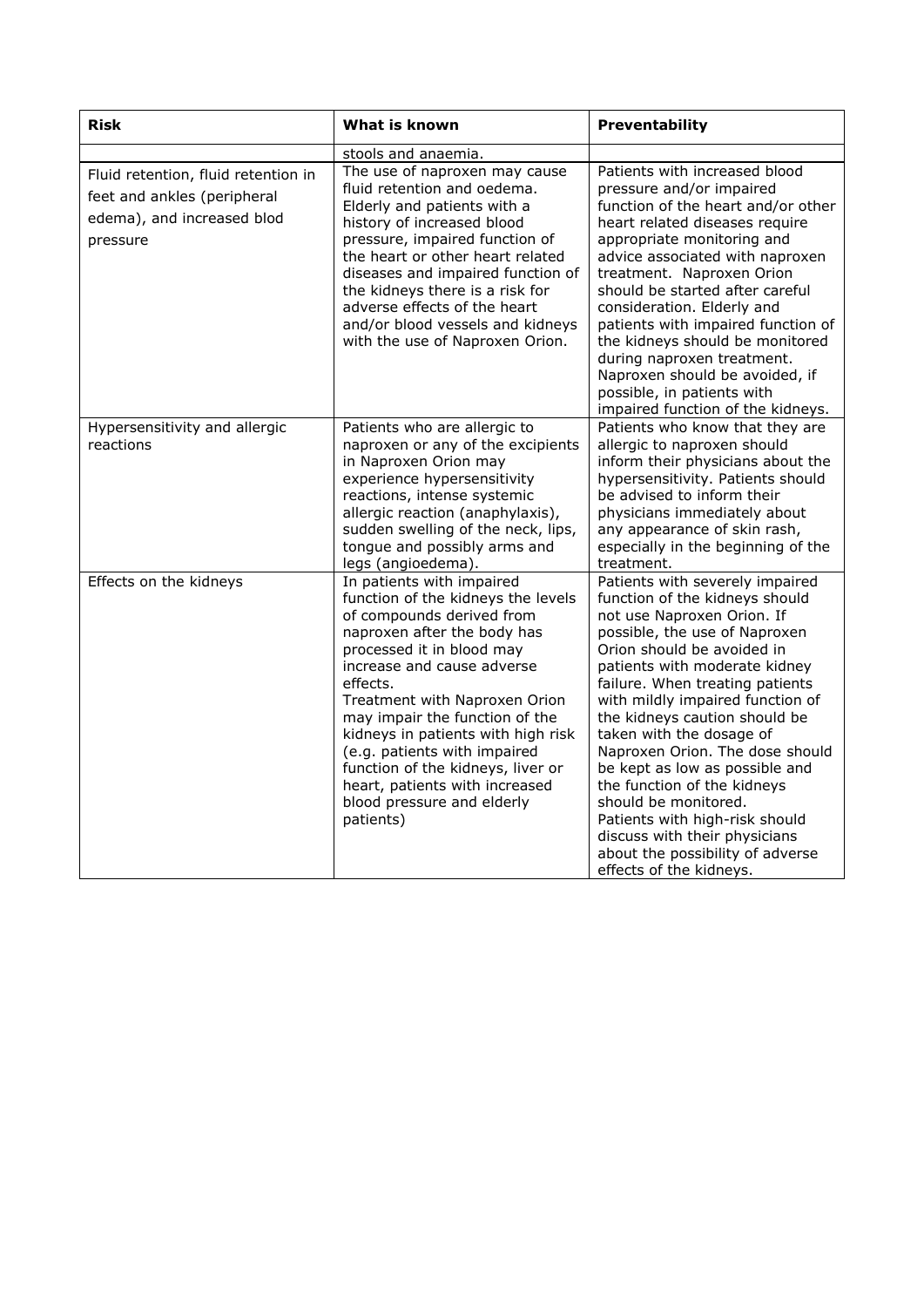### **Important potential risks**

| <b>Risk</b>                           | What is known (Including reason why it is considered a<br>potential risk)                                                                                                                                                                                                                                                                                                                                                                                                                                                                                                                                                                                                    |
|---------------------------------------|------------------------------------------------------------------------------------------------------------------------------------------------------------------------------------------------------------------------------------------------------------------------------------------------------------------------------------------------------------------------------------------------------------------------------------------------------------------------------------------------------------------------------------------------------------------------------------------------------------------------------------------------------------------------------|
| Serious skin and mucosal<br>reactions | The use of Naproxen Orion may cause widespread scaling of the skin<br>(exfoliative dermatitis). Severe and sometimes life-threatening skin<br>or mucosal reactions with peeling or blistering may also occur (e.g.<br>Stevens-Johnson's syndrome). Most of these kind of adverse effects<br>develop during first month of treatment. Naproxen Orion may also<br>cause a drug-induced photosensitivity reaction of the skin<br>characterized by skin fragility, rash, and the appearance of blisters<br>and scarring. Patients at higher risk of this reaction are child patients<br>with rheumatic diseases who are treated with Naproxen Orion for<br>more than four weeks. |
| Effects on fertility                  | Naproxen Orion may make it more difficult to become pregnant. If<br>naproxen is used by a woman trying to get pregnant the dose should<br>be kept as low and duration of treatment as short as possible. If a<br>woman using naproxen is having problems to become pregnant one<br>should inform her doctor.                                                                                                                                                                                                                                                                                                                                                                 |
| Use during pregnancy                  | Use of Naproxen Orion in pregnancy may adversely affect the<br>pregnancy and/or the development of the embryo or fetus and<br>increase the risk of bleeding and prolonged labour. During the first<br>and second trimester of pregnancy Naproxen Orion should not be<br>given unless clearly necessary. If Naproxen Orion is used by a<br>woman attempting to conceive, or during the first and second<br>trimester of pregnancy, the dose should be kept as low and duration<br>of treatment as short as possible. Naproxen Orion should not be used<br>during the last trimester of pregnancy.                                                                             |
| Effects on the liver                  | People with mild to moderately impaired function of the liver should<br>use Naproxen Orion with caution. People with severely impaired<br>function of the liver should not use Naproxen Orion. People with a<br>chronic disease of the liver characterized by the replacement of<br>normal tissue with fibrous tissue and the loss of functional liver cells<br>should not use Naproxen Orion, if possible. Treatment with Naproxen<br>Orion may impair the function of the kidneys in patients with<br>impaired function of the liver. Naproxen Orion may cause adverse<br>effects of the liver.                                                                            |

## **Missing information**

| <b>Risk</b>                     | What is known (Including reason why it is considered a<br>potential risk) |
|---------------------------------|---------------------------------------------------------------------------|
| Safety and efficacy in children | Naproxen Orion is not instructed to be used in children aged below 1      |
| below the age of 1 year         | vear.                                                                     |